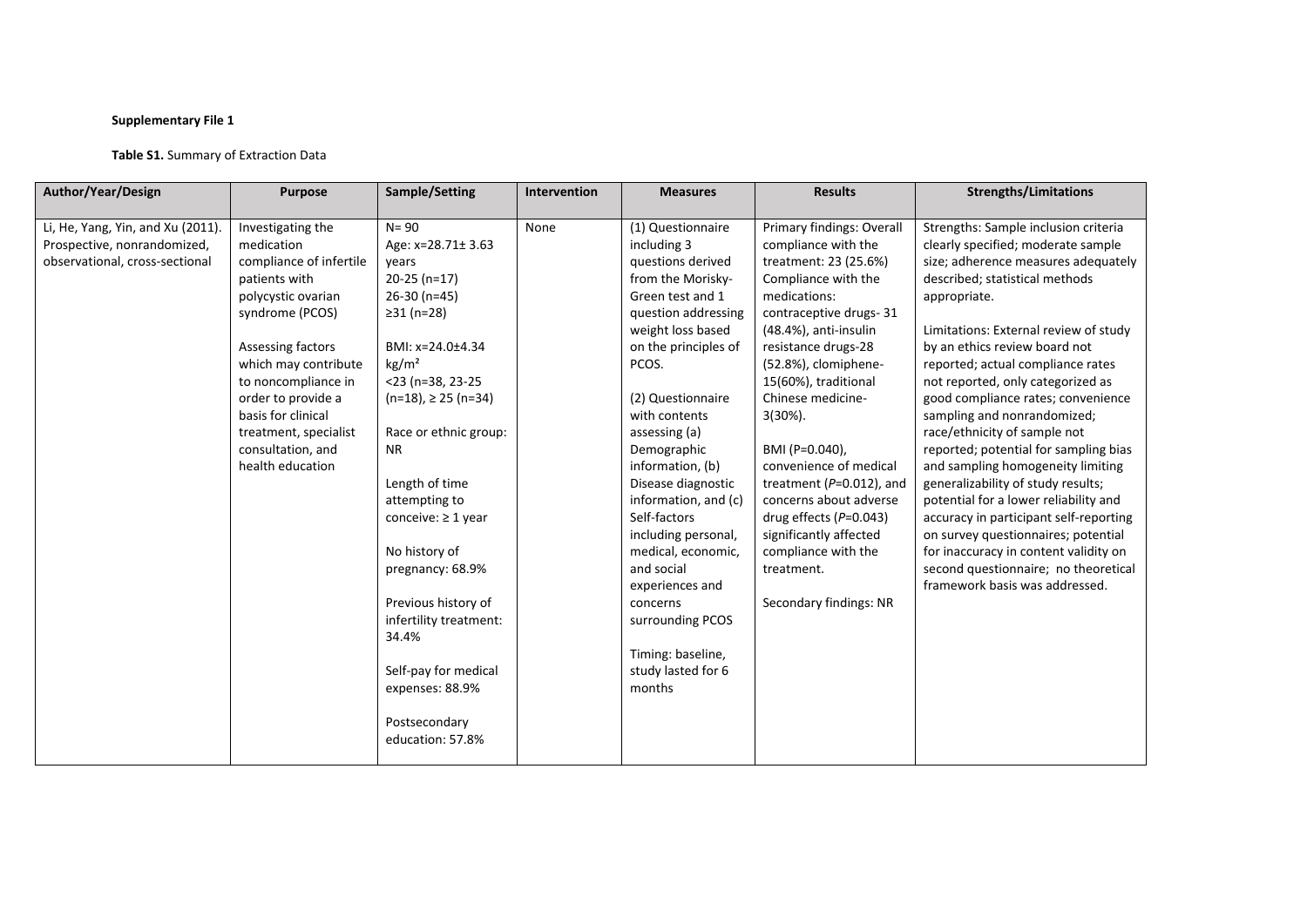|                                                                           |                                                                                                                                                                                                | Setting: Reproductive<br><b>Medical Center in</b><br>China                                                                                                                                                                                                                                                                                                                                                                                                                                                                                                                              |                                                                                                                                                                                                                                                                                                                  |                                                                                                                                                                                                                                                                                                       |                                                                                                                                                                                                                                                                                                                                                                                                                                                                                             |                                                                                                                                                                                                                                                                                                                                                                                                                                                                                                                                                                                                                                                                                                                                                                                                                                                                                                                                                                            |
|---------------------------------------------------------------------------|------------------------------------------------------------------------------------------------------------------------------------------------------------------------------------------------|-----------------------------------------------------------------------------------------------------------------------------------------------------------------------------------------------------------------------------------------------------------------------------------------------------------------------------------------------------------------------------------------------------------------------------------------------------------------------------------------------------------------------------------------------------------------------------------------|------------------------------------------------------------------------------------------------------------------------------------------------------------------------------------------------------------------------------------------------------------------------------------------------------------------|-------------------------------------------------------------------------------------------------------------------------------------------------------------------------------------------------------------------------------------------------------------------------------------------------------|---------------------------------------------------------------------------------------------------------------------------------------------------------------------------------------------------------------------------------------------------------------------------------------------------------------------------------------------------------------------------------------------------------------------------------------------------------------------------------------------|----------------------------------------------------------------------------------------------------------------------------------------------------------------------------------------------------------------------------------------------------------------------------------------------------------------------------------------------------------------------------------------------------------------------------------------------------------------------------------------------------------------------------------------------------------------------------------------------------------------------------------------------------------------------------------------------------------------------------------------------------------------------------------------------------------------------------------------------------------------------------------------------------------------------------------------------------------------------------|
| Mc Govern et al. (2008),<br>Retrospective, randomized<br>controlled trial | <b>Examining mediation</b><br>adherence in the<br>metformin-containing<br>arms of the primary<br>study to determine<br>whether participants<br>within the expected<br>range for similar trials | $N = 626$<br>Metformin group:<br>n=208, Clomiphene<br>group: n=209,<br>Combination group:<br>$n = 209$<br>Age (years):<br>Metformin group<br>$28.1 \pm 4.0$ ,<br>Clomiphene group<br>$27.9 \pm 4.0$ ,<br>Combination group<br>$28.3 \pm 4.0$<br><b>BMI: metformin</b><br>group 35.6 kg/m <sup>2</sup> $\pm$<br>8.5, clomiphene<br>group 36.0± 8.9,<br>combination group<br>$34.2 \pm 8.4$<br>Race or ethnic group:<br>Metformin group-<br>Caucasian 67.6%,<br>Hispanic 29.3%, Black<br>19.3%, Asian 2.4%,<br>Native American<br>13.0%: Clomiphene<br>group-Caucasian<br>70.7%, Hispanic | Metformin<br>Group: 2000<br>mg daily plus<br>clomiphene<br>placebo<br>Clomiphene<br>Group: 50,<br>100, or 150 mg<br>daily for 5 days<br>per cycle plus<br>metformin<br>placebo.<br>Combined<br>Group:<br>metformin<br>2000mg daily<br>plus<br>clomiphene 50,<br>100, or 150 mg<br>daily for 5 days<br>per cycle. | Pill counts used to<br>assess adherence by<br>percentage of the<br>recommended<br>tablets not in the<br>returned bottles by<br>counting the<br>remaining tablets.<br>Timing: baseline<br>and monthly for up<br>6 cycles or 6<br>months, pill counts<br>from returned<br>bottles performed<br>monthly. | Primary findings: Overall<br>median adherence rate:<br>81%; median adherence<br>rates: 81.6% in<br>metformin group and<br>81.7% in combination<br>group. No significant<br>(P=0.80) difference in<br>medication adherence<br>between metformin and<br>combined groups.<br>Ovulatory rates were low<br>in the metformin group<br>across all levels of the<br>adherence.<br>Secondary findings:<br>Median adherence for<br>clomiphene group was<br>100% in clomiphene and<br>combined groups. | Strength: Sample randomization and<br>control, and blinding present,<br>Sample large and heterogeneous.<br>Sampling bias minimized by<br>stratification based on the study site<br>and the presence or absence of<br>previous exposure to either of the<br>study drugs. Instruments were<br>adequately described; appropriate<br>statistical methods.<br>Limitations: Study setting not<br>adequately described; a total of 176<br>participants dropped out of the<br>study; medication adherence not<br>originally reported in primary study;<br>discrepancy between the sample size<br>of metformin arm (n=195) in<br>secondary study and that of the<br>metformin arm (n=208) reported in<br>primary study; pill counts less reliable<br>in assessing medication adherence if<br>participants removed pills out of<br>bottle which were not taken; primary<br>study was not designed to investigate<br>adherence systematically; no<br>theoretical basis was addressed. |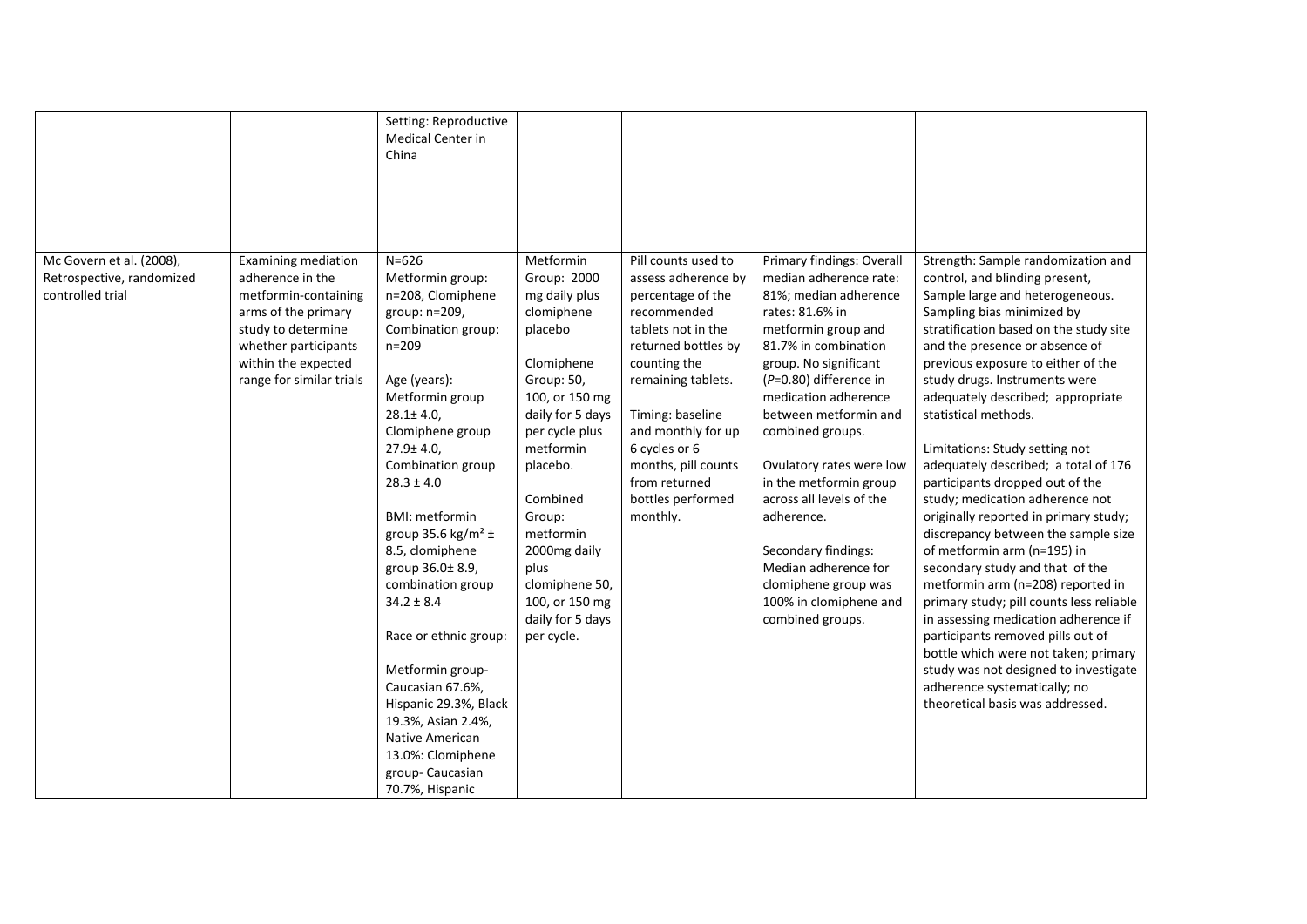|  | 25.4%, Black 17.8%,    |  |  |
|--|------------------------|--|--|
|  | Asian 2.4%, Native     |  |  |
|  | American 10.1%;        |  |  |
|  | Combination group-     |  |  |
|  | Caucasian 71.2%,       |  |  |
|  | Hispanic 23.9%, Black  |  |  |
|  | 15.4%, Asian 3.4%,     |  |  |
|  | Native American        |  |  |
|  | 11.5%                  |  |  |
|  |                        |  |  |
|  | Length of time         |  |  |
|  |                        |  |  |
|  | attempting to          |  |  |
|  | conceive (months):     |  |  |
|  | metformin group        |  |  |
|  | 39.0± 31.9,            |  |  |
|  | clomiphene group       |  |  |
|  | 41.4± 39.4,            |  |  |
|  | combination group      |  |  |
|  | $40.7 \pm 36.0$        |  |  |
|  |                        |  |  |
|  | Previous history of    |  |  |
|  | infertility treatment: |  |  |
|  | metformin group        |  |  |
|  | 53.4%, clomiphene      |  |  |
|  | group 55.5%,           |  |  |
|  |                        |  |  |
|  | combination group      |  |  |
|  | 55.5%                  |  |  |
|  |                        |  |  |
|  | Self-pay for medical   |  |  |
|  | expenses: NR           |  |  |
|  | Postsecondary          |  |  |
|  | education: NR          |  |  |
|  |                        |  |  |
|  | Setting: Multi-        |  |  |
|  | centers, location      |  |  |
|  | unknown.               |  |  |
|  |                        |  |  |
|  |                        |  |  |
|  |                        |  |  |
|  |                        |  |  |
|  |                        |  |  |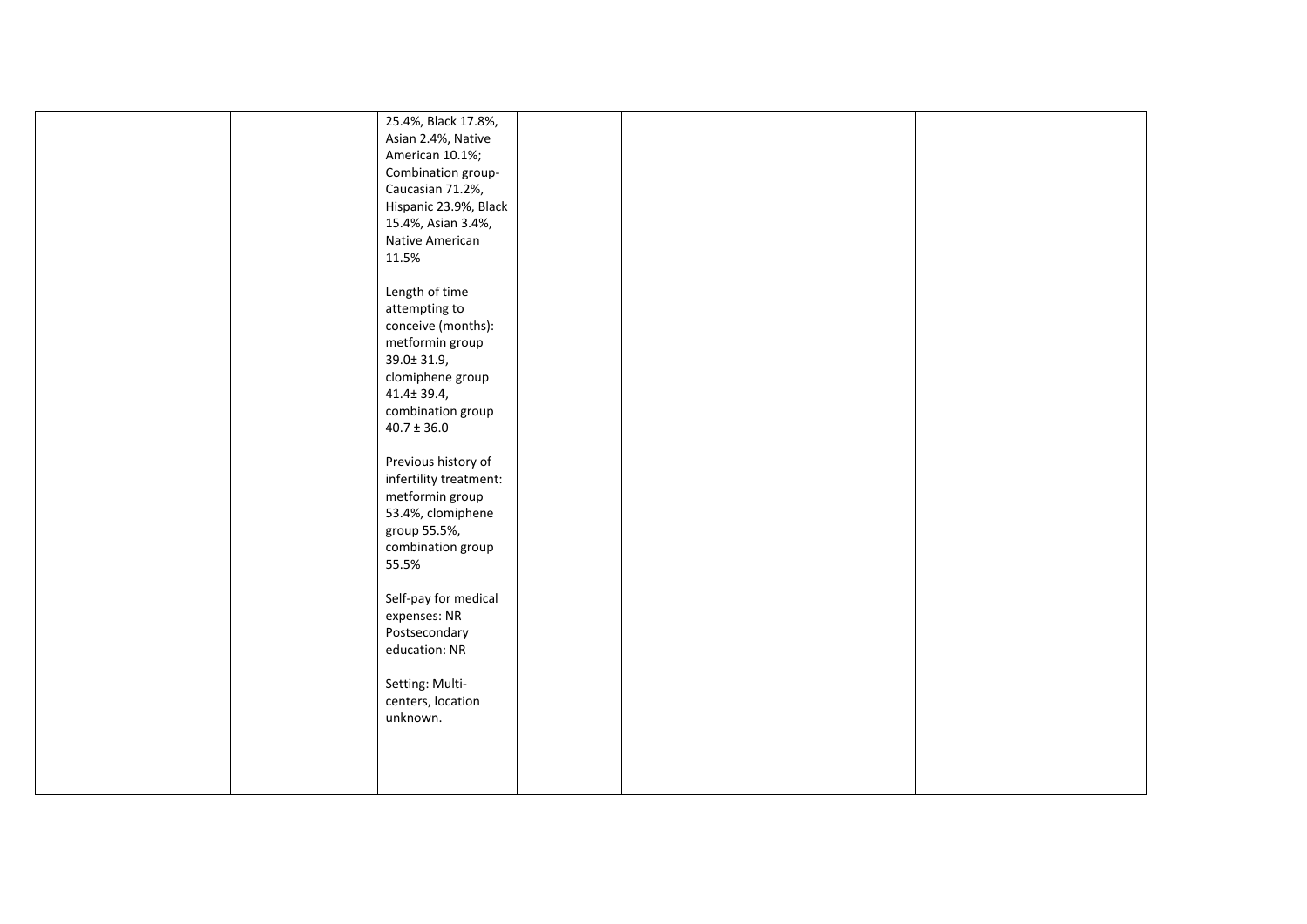| Kruse, Eggert-Kruse,        | Evaluating the        | $N=61$                | Ethinylestra-     | <b>Medication Event</b>  | Primary findings:         | Strengths: Randomized sampling and      |
|-----------------------------|-----------------------|-----------------------|-------------------|--------------------------|---------------------------|-----------------------------------------|
| Rampmaier, Runnebaum, and   | relationship between  | Age: x=30.4±4.4       | diol at $40\mu$ G | <b>Monitoring System</b> | The overall mean          | moderate sample size; adherence         |
| Weber (1993). Prospective,  | adverse reactions and | years (range, 21-39   | twice daily or    | used to evaluate         | compliance was 75.7%;     | measures adequately described; Key      |
| cross-sectional, randomized | patient compliance in | years)                | 20µG four         | the percentage of        | Administration            | variables were operationalized.         |
|                             | women with primary    |                       | times daily for   | the prescribed           | compliance ranged from    |                                         |
|                             | infertility           | <b>BMI: NR</b>        | 7 days            | doses taken during       | 7-143% and regimen        |                                         |
|                             |                       |                       |                   | the period               | compliance ranged from    | Limitations: Limited review of the      |
|                             |                       | Race or ethnic group: |                   | (administrative          | 0-100% for twice a day    | literature to provide synthesis on the  |
|                             |                       | NR.                   |                   | compliance-              | dosing; Administration    | existing evidence of medication         |
|                             |                       |                       |                   | container openings       | compliance ranged from    | adherence; external review of study     |
|                             |                       | Length of time        |                   | recorded during the      | 14-136% and regimen       | by an ethics review board not           |
|                             |                       | attempting to         |                   | period divided by        | compliance ranged from    | reported; method of sample              |
|                             |                       | conceive: 4.5± 2.7    |                   | the prescribed           | 0-100% for four times     | randomization design not addressed;     |
|                             |                       | years (range, 9       |                   | number of doses          | per day dosing.           | no report on avenues used to            |
|                             |                       | months-19 years)      |                   | during the period)       |                           | minimize sampling bias; sample          |
|                             |                       |                       |                   | and adherence to         | Mean administration       | inclusion criteria not clearly          |
|                             |                       | No history of         |                   | the prescribed dose      | compliance: 85% for       | specified; limited sample               |
|                             |                       | pregnancy: NR         |                   | schedule (regimen        | twice a day dosing and    | demographics; ethnicity not             |
|                             |                       |                       |                   | compliance-the           | 65% for four times per    | reported-potential of sample            |
|                             |                       | Self-pay for medical  |                   | number of days in        | day dosing $(P<0.05)$ .   | homogeneity; potential for a lower      |
|                             |                       | expenses: NR          |                   | which two openings       |                           | reliability and accuracy in participant |
|                             |                       |                       |                   | for twice daily          | Mean regimen              | self-reporting on questionnaires;       |
|                             |                       | Postsecondary         |                   | regimen or four          | compliance: 62% for       | statistical methods used were not       |
|                             |                       | education: NR         |                   | openings for four        | twice a day dosing and    | adequately described; no theoretical    |
|                             |                       |                       |                   | times per daily          | 34% for four times per    | framework basis addressed.              |
|                             |                       | Setting: Infertility  |                   | regimen)                 | day dosing $(P<0.005)$ .  |                                         |
|                             |                       | Unit of Women's       |                   | Timing: daily for 7      |                           |                                         |
|                             |                       | Hospital, Heidelberg, |                   | days                     | No significant difference |                                         |
|                             |                       | Germany               |                   |                          | in compliance compared    |                                         |
|                             |                       |                       |                   | Standardized             | to participants with or   |                                         |
|                             |                       |                       |                   | questionnaire to         | without adverse drug      |                                         |
|                             |                       |                       |                   | assess or adverse        | reactions.                |                                         |
|                             |                       |                       |                   | drug reactions           |                           |                                         |
|                             |                       |                       |                   | which asked              | Compliance was            |                                         |
|                             |                       |                       |                   | participants to rate     | significantly lower (P<   |                                         |
|                             |                       |                       |                   | symptoms which           | 0.05) when participants   |                                         |
|                             |                       |                       |                   | they attributed to       | reported three or more    |                                         |
|                             |                       |                       |                   | the drug as mild,        | adverse drug reactions    |                                         |
|                             |                       |                       |                   | moderate, or severe      | versus one or two: 54%    |                                         |
|                             |                       |                       |                   |                          | versus 84% in             |                                         |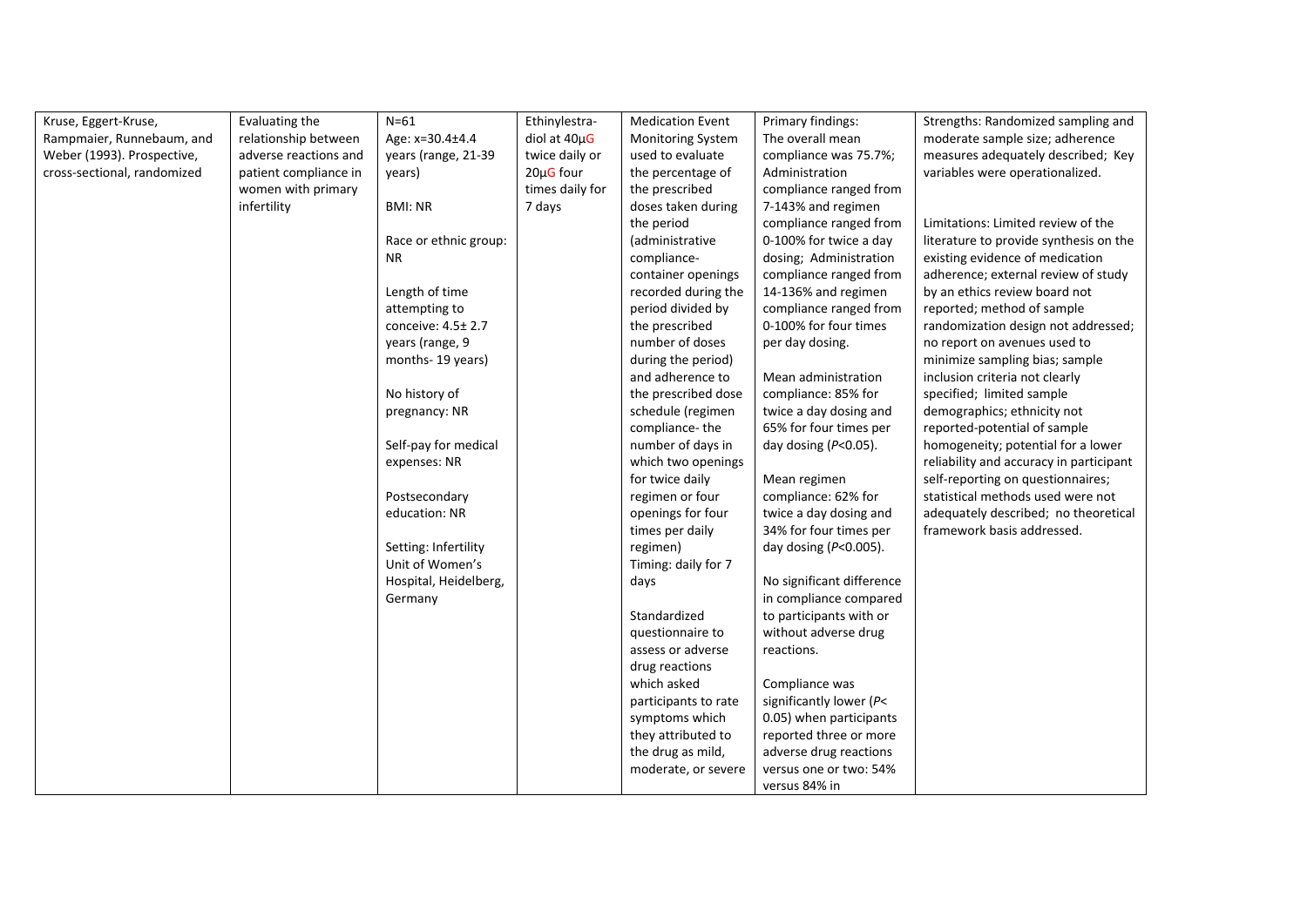|                             |                      |                       |                 | Timing: once after       | administrative             |                                        |
|-----------------------------|----------------------|-----------------------|-----------------|--------------------------|----------------------------|----------------------------------------|
|                             |                      |                       |                 | completing 7 days        | compliance and 31%         |                                        |
|                             |                      |                       |                 | of ethinylestradiol      | versus 58% in regimen      |                                        |
|                             |                      |                       |                 |                          | compliance);               |                                        |
|                             |                      |                       |                 |                          |                            |                                        |
|                             |                      |                       |                 |                          | Compliance was lower in    |                                        |
|                             |                      |                       |                 |                          | participants with nausea   |                                        |
|                             |                      |                       |                 |                          | and vomiting compared      |                                        |
|                             |                      |                       |                 |                          | to those without these     |                                        |
|                             |                      |                       |                 |                          | symptoms: 59% versus       |                                        |
|                             |                      |                       |                 |                          | 91% in administrative      |                                        |
|                             |                      |                       |                 |                          | compliance and 34%         |                                        |
|                             |                      |                       |                 |                          | versus 66% in regimen      |                                        |
|                             |                      |                       |                 |                          | compliance $(P< 0.005)$ ;  |                                        |
|                             |                      |                       |                 |                          |                            |                                        |
|                             |                      |                       |                 |                          | Compliance was lower       |                                        |
|                             |                      |                       |                 |                          | with moderate or severe    |                                        |
|                             |                      |                       |                 |                          | side effects compared to   |                                        |
|                             |                      |                       |                 |                          | mild side effects: 48%     |                                        |
|                             |                      |                       |                 |                          | versus 85% in              |                                        |
|                             |                      |                       |                 |                          | administrative             |                                        |
|                             |                      |                       |                 |                          | compliance and 25%         |                                        |
|                             |                      |                       |                 |                          |                            |                                        |
|                             |                      |                       |                 |                          | versus 59% in regimen      |                                        |
|                             |                      |                       |                 |                          | compliance ( $P$ < 0.005). |                                        |
|                             |                      |                       |                 |                          |                            |                                        |
|                             |                      |                       |                 |                          |                            |                                        |
|                             |                      |                       |                 |                          |                            |                                        |
|                             |                      |                       |                 |                          |                            |                                        |
|                             |                      |                       |                 |                          |                            |                                        |
| Kruse, Eggert-Kruse,        | Investigating the    | $N=65$                | Ethinyloestr-   | <b>Medication Event</b>  | Mean overall compliance    | Strengths: Randomized sampling,        |
| Rampmaier, Runnebaum, and   | patient compliance   | Age: x=29.9 years     | adiol at 40 µg  | <b>Monitoring System</b> | was 75.7% (range 7.1 -     | moderate sample size; adherence        |
| Weber (1991), Prospective,  | with two different   | (range, 21-39 years)  | twice daily or  | used to evaluate         | 143%);                     | measures adequately described; key     |
| cross-sectional, randomized | dosage schedules of  |                       | $20 \mu g$ four | percentage of            | Mean compliance with       | variables were operationalized; to     |
|                             | ethinyloestradiol 20 | <b>BMI: NR</b>        | times daily for | container openings       | twice daily dosing was     | minimize attrition, participants who   |
|                             | µg four times daily  | Race or ethnic group: | 7 days          | (recorded pill           | 85% compared to 67%        | failed to returned MEMs bottles        |
|                             | versus 40 µg two     | NR                    |                 | openings during the      | with four times per day    | were email reminded; statistical       |
|                             | times daily          |                       |                 | period divided by        | dosing (P<0.05);           | methods appropriate.                   |
|                             |                      | Length of time        |                 | the prescribed           | Regimen compliance:        |                                        |
|                             |                      | attempting to         |                 | number of doses          | 63% for twice a day        | Limitations: Limited review of the     |
|                             |                      | conceive: 4.3 years   |                 | during the period        | dosing and 36% for four    | literature to provide synthesis on the |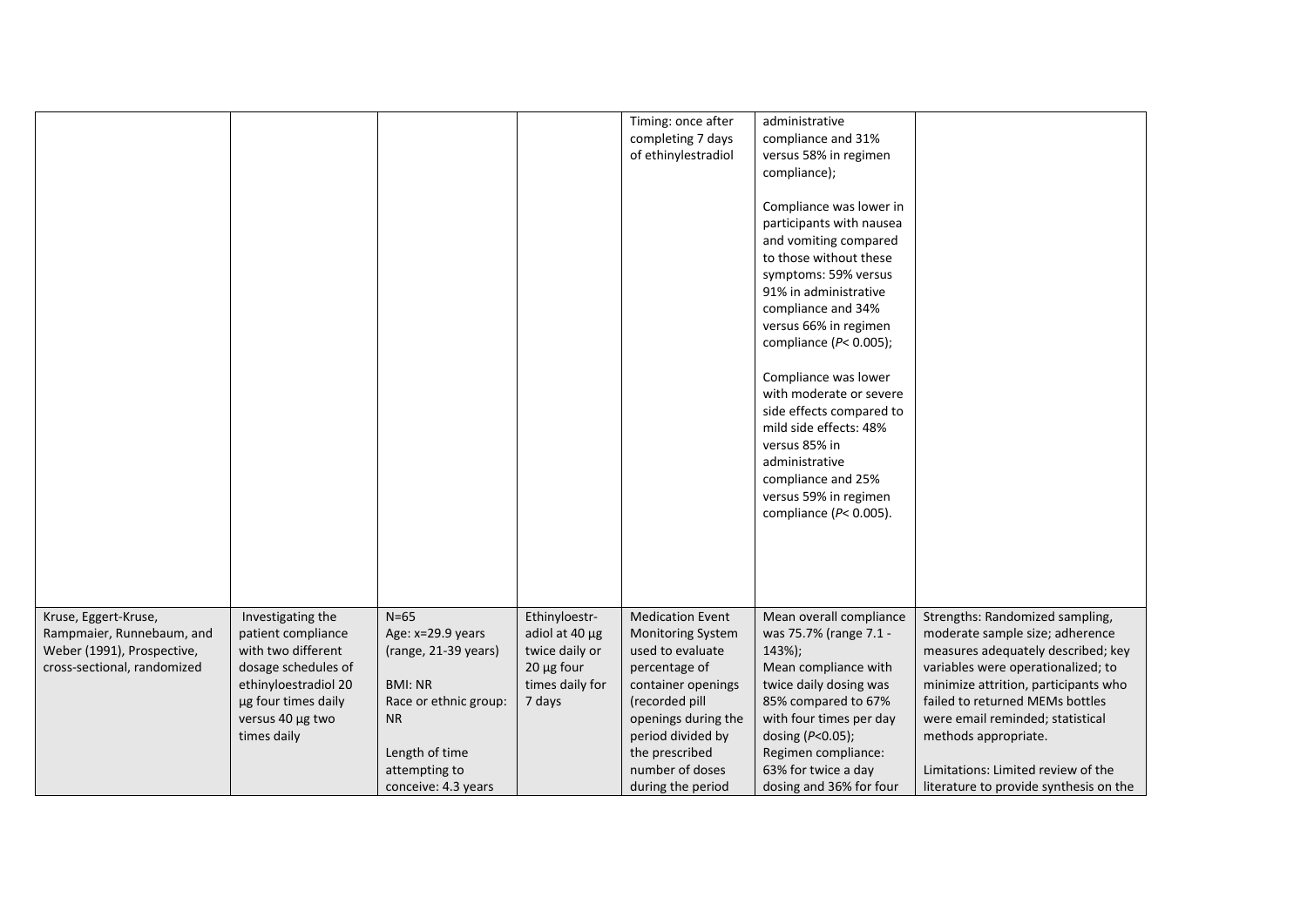|                             |                         | (range 9 months to    |               | multiplied by 100)      | times per day dosing     | existing evidence of medication         |
|-----------------------------|-------------------------|-----------------------|---------------|-------------------------|--------------------------|-----------------------------------------|
|                             |                         | 19 years)             |               | and adherence to        | $(P<0.005)$ .            | adherence; external review of study     |
|                             |                         |                       |               | the prescribed dose     |                          | by an ethics review board not           |
|                             |                         | No history of         |               | schedule (regimen       |                          | reported; method of sample              |
|                             |                         | pregnancy: NR         |               | compliance-the          |                          | randomization design not addressed;     |
|                             |                         |                       |               | number of days in       |                          | sample inclusion criteria not clearly   |
|                             |                         | Self-pay for medical  |               | which two openings      |                          | specified; no discussion of power       |
|                             |                         | expenses: NR          |               | for twice daily         |                          | analysis to estimate sample size;       |
|                             |                         |                       |               | regimen or four         |                          | limited sample demographics;            |
|                             |                         | Postsecondary         |               | openings for four       |                          | potential for limitation of study       |
|                             |                         | education: NR         |               | times per daily         |                          | finding generalizability; ethnicity not |
|                             |                         |                       |               | regimen)                |                          | reported-potential of sample            |
|                             |                         | Setting: Infertility  |               | Timing: daily for 7     |                          | homogeneity; no theoretical             |
|                             |                         | Unit of Women's       |               | days                    |                          | framework basis was addressed.          |
|                             |                         | Hospital, Heidelberg, |               |                         |                          |                                         |
|                             |                         |                       |               |                         |                          |                                         |
|                             |                         | Germany               |               |                         |                          |                                         |
| Kruse, Eggert-Kruse,        | Investigating the       | $N=30$                | Ethinyl-      | <b>Medication Event</b> | Mean overall compliance  | Strengths: Randomized sampling,         |
| Rampmaier, Runnebaum, and   | patient compliance      | Age: x=28.8 years     | oestradiol    | Monitoring System;      | was 64.9% (range 14.3 to | adherence measures adequately           |
| Weber (1990), Prospective,  | with ethinyl-           | (range, 21-36 years)  | therapy of 20 | Compliance data         | 136%).                   | described. Strengths: Key variables     |
| cross-sectional, randomized | oestradiol therapy of   |                       | µg four times | was obtained as the     |                          | were operationalized; addressed         |
|                             | 20 µg four times daily. | <b>BMI: NR</b>        | daily.        | listing of the time     | Mean adherence to        | accuracy of MEMS; to minimize           |
|                             |                         | Race or ethnic group: |               | and date of             | prescribed QID regimen   | attrition, participants who failed to   |
|                             |                         | <b>NR</b>             |               | individual bottle       | was 34.3% (range 0-      | return MEMs bottles were email          |
|                             |                         |                       |               | openings and            | 114%);                   | reminded; all the participants were     |
|                             |                         | Length of time        |               | closings, duration of   |                          | interviewed by the same                 |
|                             |                         | attempting to         |               | openings, and the       | Sixteen of the 30        | investigator; to reduce cofounding      |
|                             |                         | conceive: 3.9 years   |               | hours since             | participants reported    | variables, only participants who were   |
|                             |                         | (range 9 months to 8  |               | previous dose;          | adverse drug reaction on | not taking other medications during     |
|                             |                         | years)                |               | Compliance was          | response open-question   | study were included; statistical        |
|                             |                         |                       |               | defined as the          | or spontaneously;        | methods appropriate.                    |
|                             |                         | No history of         |               | number of doses         |                          |                                         |
|                             |                         | pregnancy: NR         |               | taken during period     | Twenty-four participants | Limitations: Small sample size;         |
|                             |                         |                       |               | divided by the          | reported side effects on | limited review of the literature to     |
|                             |                         | Self-pay for medical  |               | number of               | standardized             | provide synthesis on the existing       |
|                             |                         | expenses: NR          |               | prescribed doses        | questionnaire; Seventy-  | evidence of medication adherence;       |
|                             |                         |                       |               | during period           | nine % of the symptoms   | external review of the study by an      |
|                             |                         | Postsecondary         |               | multiplied by 100.      | were rated as being      | ethics review board not reported;       |
|                             |                         | education: NR         |               | Timing: daily for 7     | mild;                    | method of sample randomization          |
|                             |                         |                       |               | days                    |                          | design not addressed; sample            |
|                             |                         |                       |               |                         |                          | inclusion criteria not clearly          |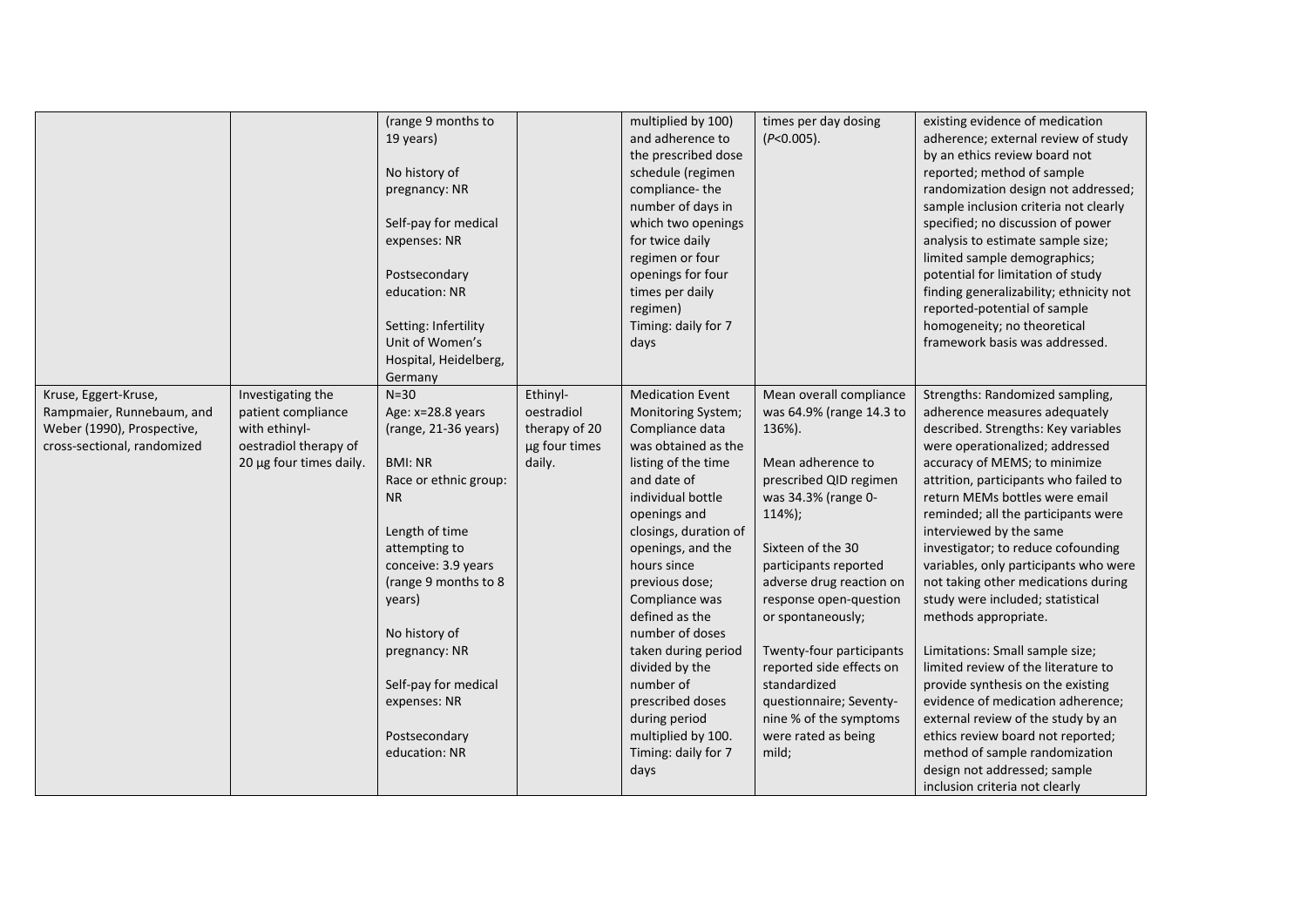| $\lambda$ | Setting: Infertility<br>Unit of University<br>Women's Hospital | Interview regarding<br>adverse drug effects<br>which included one<br>open question<br>followed by a<br>standardized<br>questionnaire rating<br>adverse symptoms<br>as mild, moderate,<br>or severe.<br>Timing:<br>Immediately after<br>the 7-day ethinyl<br>oestradiol regimen<br>completed | In participants who had a<br>compliance rate >65%,<br>adherence rate<br>correlated with reported<br>adverse drug reactions<br>inversely (r=0.71;<br>$P < 0.01$ ).<br>The lower the<br>compliance rate, the<br>more adverse drug<br>reactions were reported<br>(no r or P value<br>provided).<br>Compliance was<br>positively correlated<br>with duration of<br>infertility (r=0.44;<br>$P < 0.05$ ). | specified; no discussion of power<br>analysis to estimate sample size;<br>limited sample demographics;<br>potential for limitation of study<br>finding generalizability; ethnicity not<br>reported-potential of sample<br>homogeneity; potential for a lower<br>reliability and accuracy in participant<br>self-reporting on questionnaires; no<br>theoretical framework basis<br>addressed. |
|-----------|----------------------------------------------------------------|---------------------------------------------------------------------------------------------------------------------------------------------------------------------------------------------------------------------------------------------------------------------------------------------|------------------------------------------------------------------------------------------------------------------------------------------------------------------------------------------------------------------------------------------------------------------------------------------------------------------------------------------------------------------------------------------------------|----------------------------------------------------------------------------------------------------------------------------------------------------------------------------------------------------------------------------------------------------------------------------------------------------------------------------------------------------------------------------------------------|
|-----------|----------------------------------------------------------------|---------------------------------------------------------------------------------------------------------------------------------------------------------------------------------------------------------------------------------------------------------------------------------------------|------------------------------------------------------------------------------------------------------------------------------------------------------------------------------------------------------------------------------------------------------------------------------------------------------------------------------------------------------------------------------------------------------|----------------------------------------------------------------------------------------------------------------------------------------------------------------------------------------------------------------------------------------------------------------------------------------------------------------------------------------------------------------------------------------------|

## **Table S2.** Downs and Black Checklist

| Study                    | ┻ |              | э | 4 | -5 | 6  | 7  | 8 | 9 | 10       | 11 | 12 | 13 | 14       | 15 | 16       | 17 | 18 | 19 | 20 | 21 | 22 | 23 | 24 | 25 | 26 | 27 | Quality<br>Score |
|--------------------------|---|--------------|---|---|----|----|----|---|---|----------|----|----|----|----------|----|----------|----|----|----|----|----|----|----|----|----|----|----|------------------|
| MCGovern et<br>al.(2008) | ┻ | <b>T</b>     |   |   |    | 1  | 0  |   |   | 0        | 0  |    | 0  | <b>.</b> |    | <b>.</b> |    |    | υ  | 0  |    |    |    | 0  | 0  | ÷. | Е  | 23               |
| Kruse et al.<br>(1993)   | 0 | $\mathbf{0}$ |   |   | 0  | -1 | -1 |   | 0 | $\Omega$ | 0  | 0  | ᆠ  | 0        | 0  |          |    |    |    |    |    | 0  |    | 0  | 0  | 0  |    | 14               |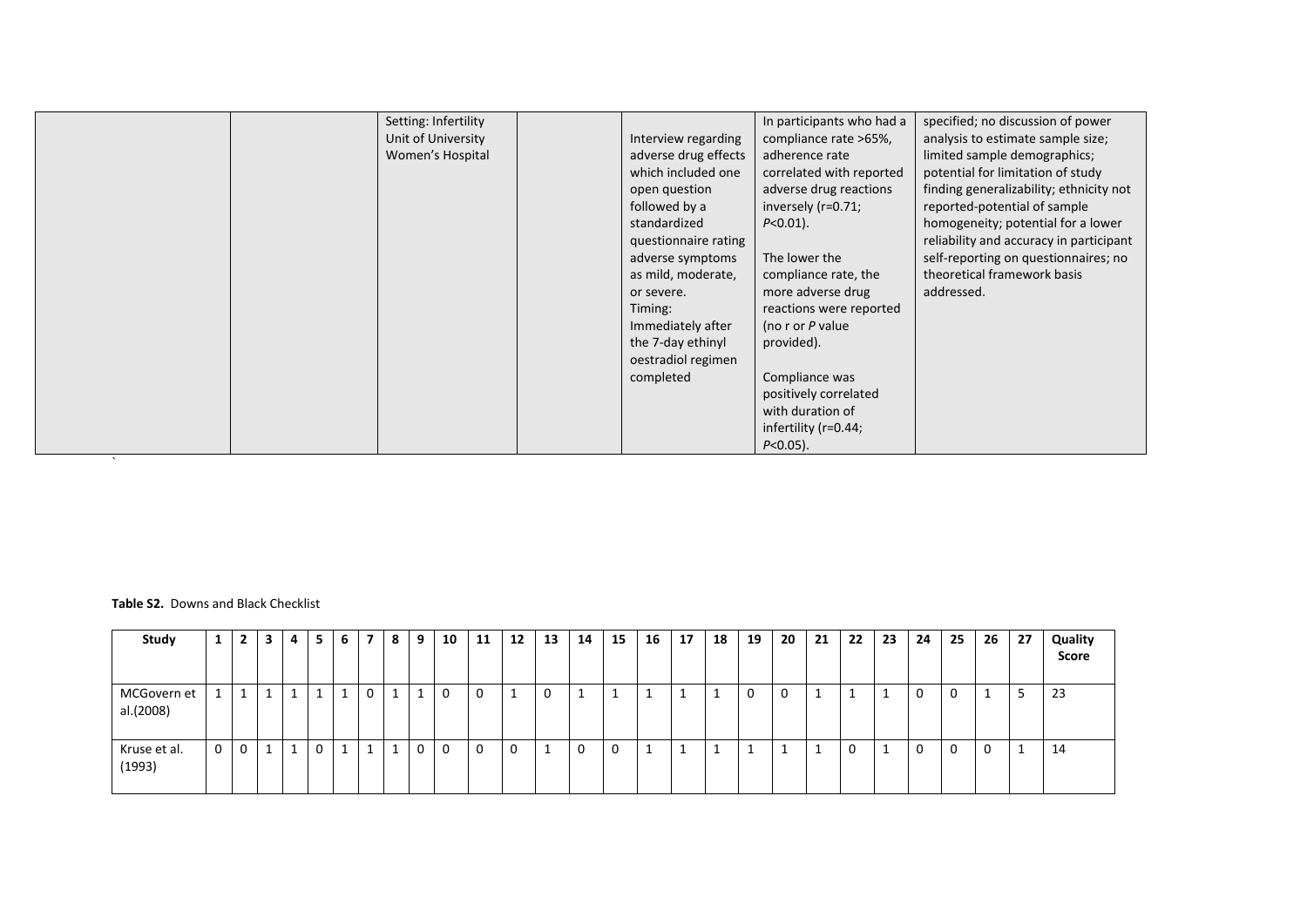### **Key:**

**Reporting:** "Yes=1", "No=0"

1. Is the hypothesis /aim /objective of the study clearly described?

2. Are the main outcomes to be measured clearly described in the Introduction or Method Section?

3. Are the characteristics of the patients/samples included in the study clearly described?

4. Are the interventions of interest clearly described?

"Yes=2", "Partially=1", "No=0"

5. Are the distributions of principal confounders in each group of subjects to be compared clearly described?

"Yes=1", "No=0"

6. Are the main findings of the study clearly described?

7. Does the study provide estimates of the random variability in the data for the main outcomes?

8. Have all the important adverse events which may be a consequence of the intervention been reported?

9. Have the characteristics of the patients lost to follow-up been described?

10. Have actual probability values been reported (e.g., 0.035 rather than <0.05) for the main outcomes except for where the probability value is less than 0.001?

**External Validity**: "Yes=1", "No=0", "Unable to determine=0"

11. Were the subjects asked to participate in the study represented the entire population from whom they were recruited?

12. Were those subjects who were prepared to participate represented the entire population from whom they were recruited?

13. Were the staff, places, and facilities where the patients were treated, represented the treatment of the majority of patients receive?

**Internal Validity-bias**: "Yes=1", "No=0", "Unable to determine=0"